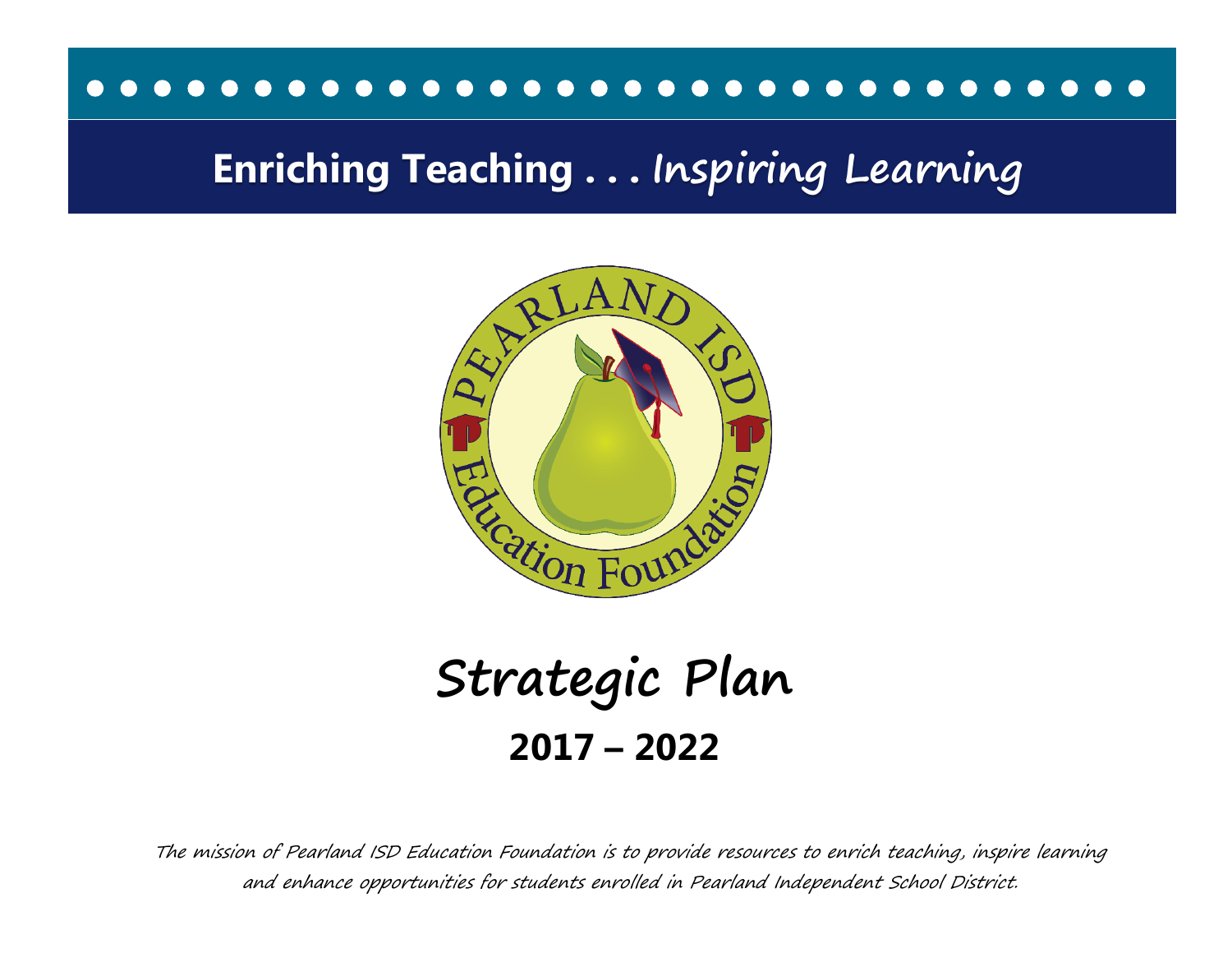



## **Our Purpose**

Pearland ISD Education Foundation was created to support educational programs for both students and staff of Pearland Independent School District. The foundation provides funds for educational programs and activities that either have not been funded or have been under-funded by the normal operating budget. These funds will be used to facilitate student achievement and skill development, to recognize and encourage staff excellence and to expand community involvement from individuals, businesses and civic organizations.

Pearland ISD Education Foundation:

- $\bullet$  is a 501(c)(3) nonprofit, tax-exempt, philanthropic organization of citizens
- shares a vision of enhancing education in Pearland ISD
- works to increase private support for educational activities in Pearland ISD
- benefits Pearland ISD students and staff by supporting activities not funded by tax dollars
- fosters creative approaches to education through private grants and involvement
- awards funds through a volunteer Board of Directors made up of business, community and educational leaders

## **Our Goals**

The foundation will achieve its mission by directing resources toward the following goals:

- Encourage all students to work to their highest potential
- Support staff for innovative efforts
- Recognize staff for exemplary teaching
- Build community awareness for the Pearland ISD Education Foundation
- Inspire parents and community to participate with the school district in enriching education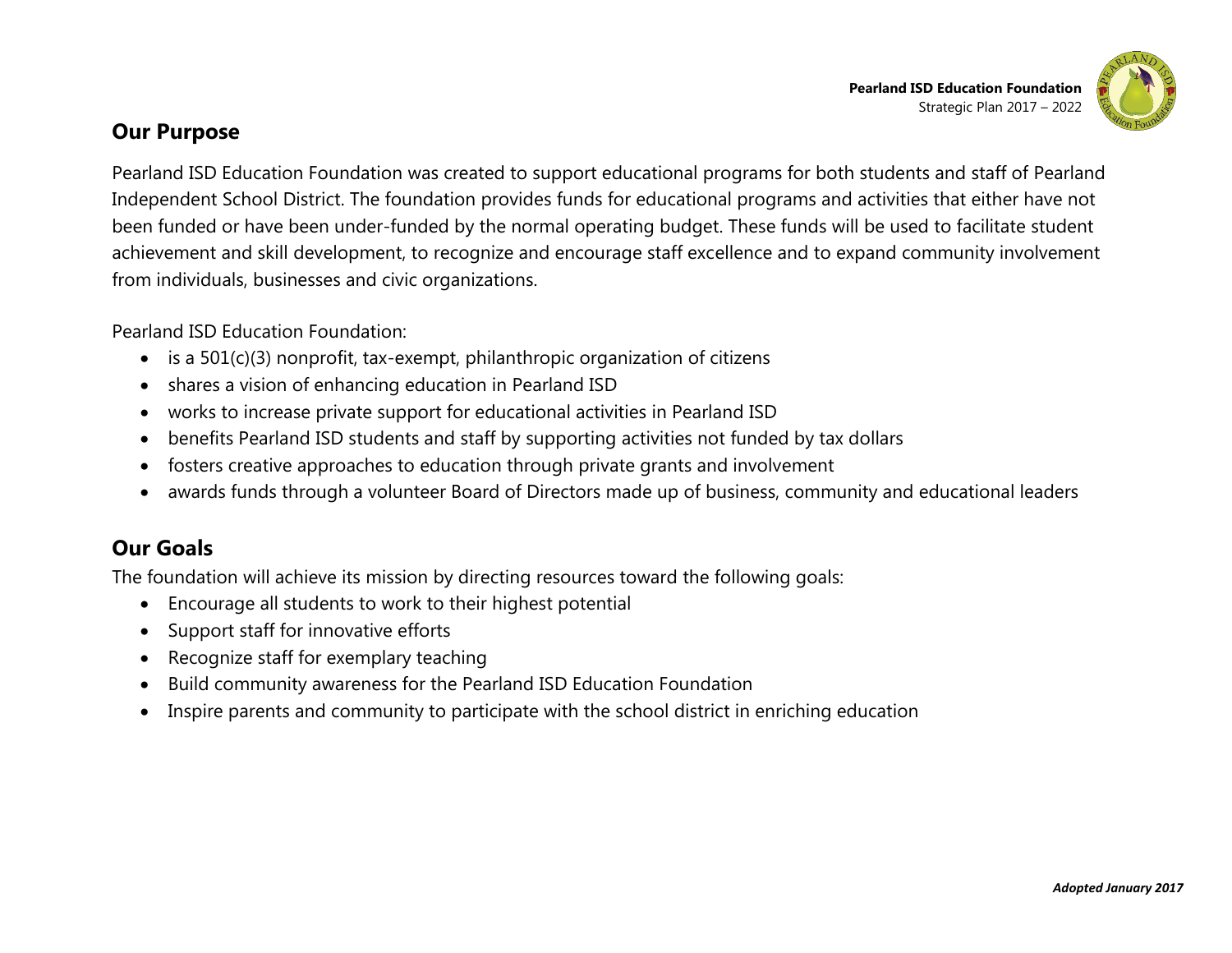

## **2017 Foundation Board of Directors**

#### **Executive Officers**

Donna Rizzo, HomeTown Bank of Pearland **President**

Melissa Black, PEDC **Vice President of Administration** 

Valerie Smith, Meador Staffing **Vice President of Development**

Mona Chavarria, A&A Cleaning Services **Treasurer**

Dr. John Kelly, Pearland ISD Superintendent **Secretary**

Dena Hanks, Dena Hanks Designs **Director at Large**

Katy Jernigan, Gulf Coast Educators FCU **Director at Large**

### **Board Directors**

Leslie Barcelona, Pearland ISD Parent Lisa Brown, Thompson & Horton, LLP Preston Bullard, Retired Pearland ISD Sandy Cavazos, A-Better Plumbing Brad Crain, Crain Group Rebecca Decker, Pearland ISD Board Trustee Kevin Fuller, Merrill Lynch Mario Garner, Memorial Hermann Pearland Sharon Goodwin, Tutoring Club of Pearland Maria Guerrettaz, Pearland Council of PTAs Greg Hill, Pearland City Council Dr. Susan S. Lenamon, David L. Smith Realty Suzanne Murray, Vic Coppinger YMCA Bob Richter, Retired Pearland ISD Phil Rutter, PBK Architects James Schleider, Retired Pearland ISD Linda Talbot, Timothy R. Ploch, PC Kathye Warfield, RE/MAX Top Realty Angela Wells, Stanfield Properties

#### **Honorary Directors**

City of Pearland Mayor Tom Reid Texas Senator Larry Taylor Texas Representative Ed Thompson

### **District Staff**

Natalie Clogston Chief Foundation Officer

Kim Hocott Executive Director, Communications

Dr. Nyla Watson Senior Assistant Superintendent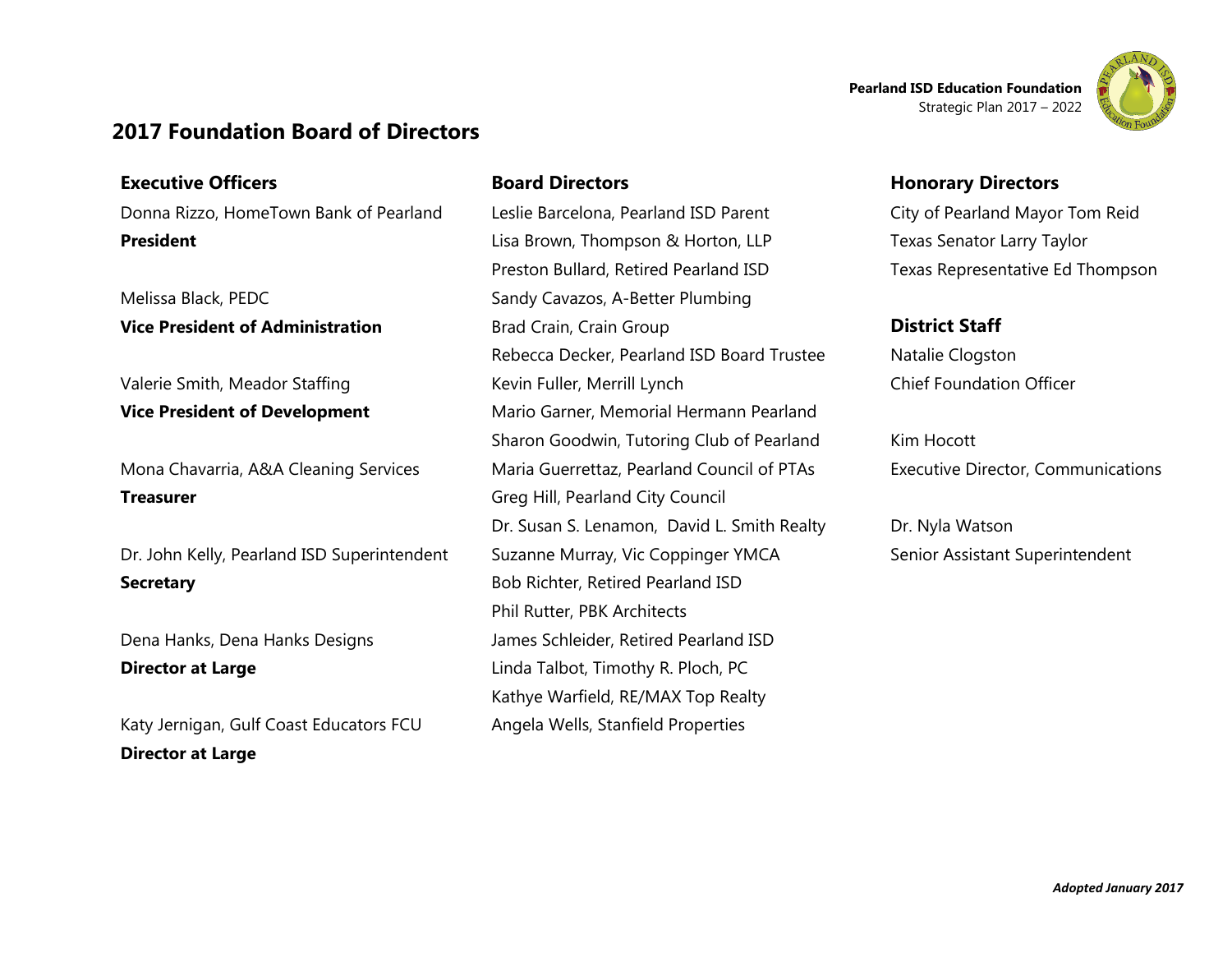

## **Focus Areas and Strategic Goals**

A strategic plan has been developed to help guide organizational planning, effective summer 2017 through spring 2022, and shall be reviewed annually by Foundation Board of Directors.

There are five primary focus areas. Each area has a related strategic goal.

| <b>Strategic Goal</b>                                                                                                                                                                | <b>Primary Focus Area</b>                     |
|--------------------------------------------------------------------------------------------------------------------------------------------------------------------------------------|-----------------------------------------------|
| We will continue to develop and engage a volunteer Board of Directors made up of<br>business, community and educational leaders.                                                     | <b>Board Development</b>                      |
| We will expand opportunities to award funds for educational programs and activities<br>that either have not been funded or have been under-funded by the normal<br>operating budget. | <b>Grant Programs</b>                         |
| We will work to increase private support for educational activities in Pearland ISD.                                                                                                 | Corporate Engagement                          |
| We will continue to build community awareness for the Pearland ISD Education<br>Foundation.                                                                                          | <b>Public Relations and</b><br>Communications |
| We will develop a fundraising plan to promote growth and create ownership among<br>board directors.                                                                                  | Development and<br><b>Fund Management</b>     |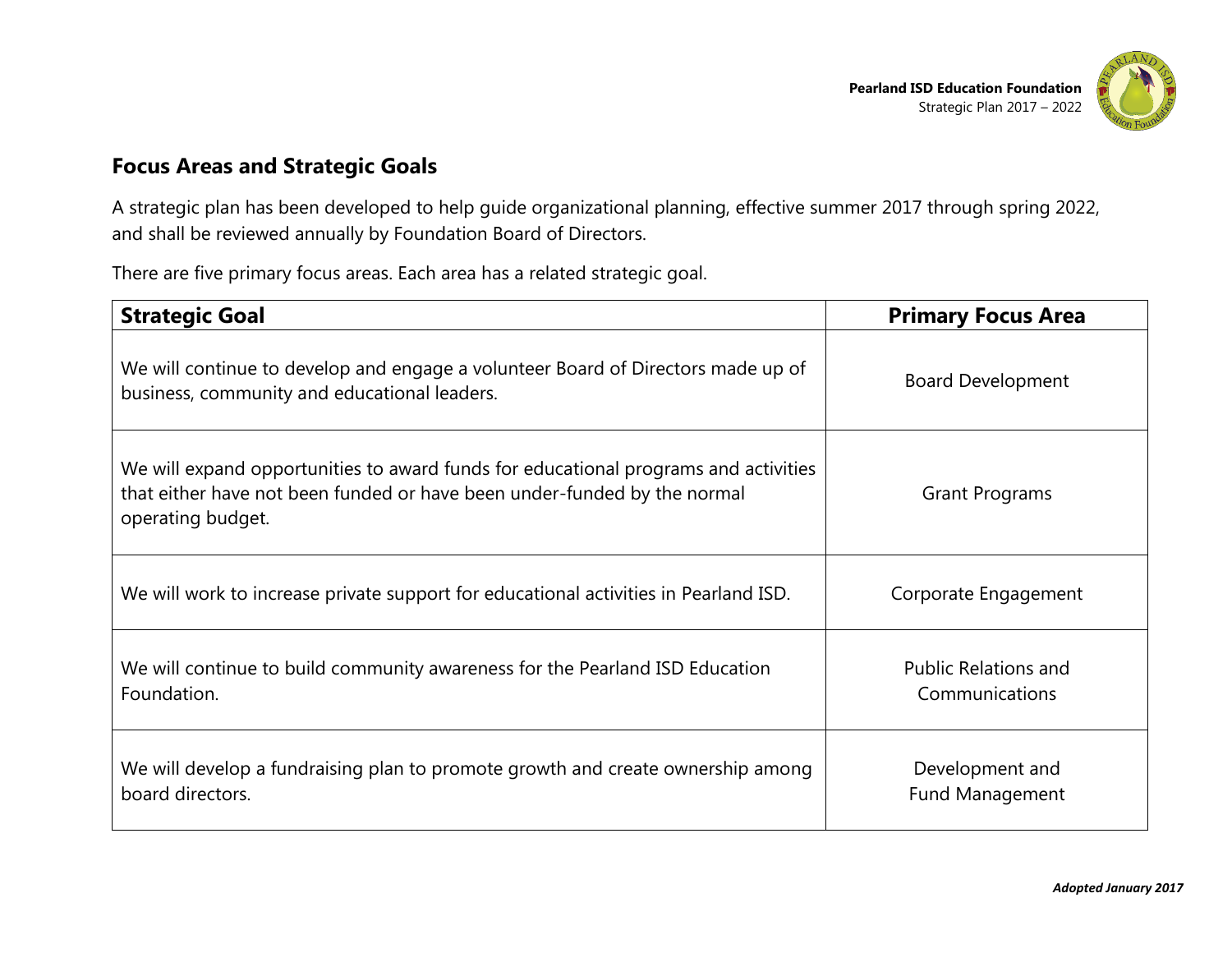

## **Primary Focus Areas and Strategic Goals**

## **Board Development**

We will continue to develop and engage a volunteer Board of Directors made up of business, community and educational leaders.

## **Grant Programs**

We will expand opportunities to award funds for educational programs and activities that either have not been funded or have been under-funded by the normal operating budget.

## **Corporate Engagement**

We will work to increase private support for educational activities in Pearland ISD.

## **Public Relations and Communications**

We will continue to build community awareness for the Pearland ISD Education Foundation.

## **Development and Fund Management**

We will develop a fundraising plan to promote growth and create ownership among board directors.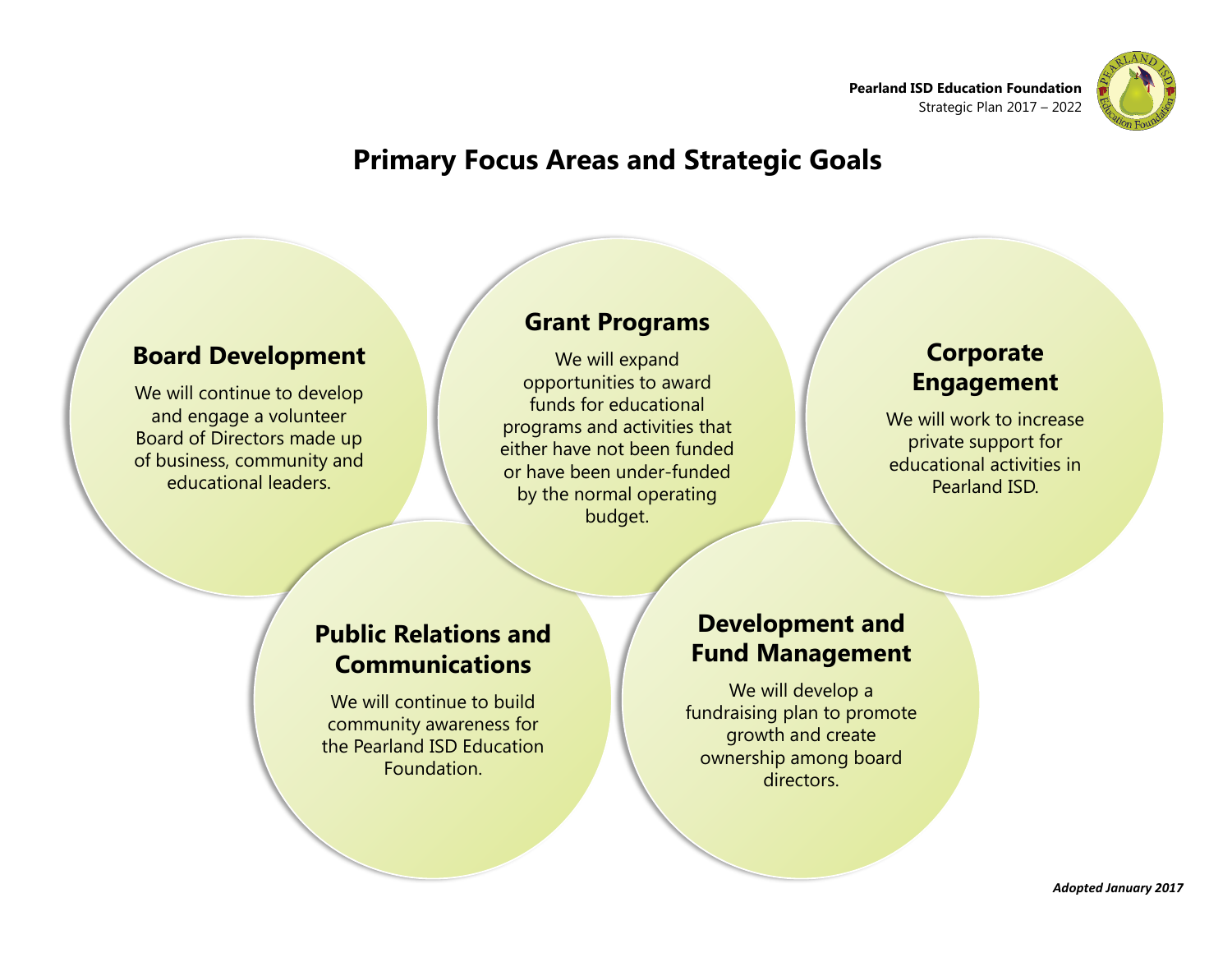

## **Overview of Key Initiatives**

| <b>Board</b><br><b>Development</b>                                                                                                                                                                                                                                                                            | <b>Grant Programs</b>                                                                                                                                              | <b>Corporate</b><br><b>Engagement</b>                                                                                 | <b>Public Relations</b><br>and<br><b>Communications</b>                                                                                                                                                                                                    | <b>Development and</b><br><b>Fund Management</b>                                                                                                                                                                                           |
|---------------------------------------------------------------------------------------------------------------------------------------------------------------------------------------------------------------------------------------------------------------------------------------------------------------|--------------------------------------------------------------------------------------------------------------------------------------------------------------------|-----------------------------------------------------------------------------------------------------------------------|------------------------------------------------------------------------------------------------------------------------------------------------------------------------------------------------------------------------------------------------------------|--------------------------------------------------------------------------------------------------------------------------------------------------------------------------------------------------------------------------------------------|
| • Refine board<br>director duties and<br>expectations<br>• Expand committee<br>purpose and<br>responsibilities<br>• Develop<br>nomination<br>process for board<br>directors and<br><b>officers</b><br>• Create processes<br>to assess board<br>effectiveness and<br>evaluate board<br>director<br>performance | • Offer sponsored<br>grants for<br>Innovative<br><b>Teaching Grants</b><br>Program<br>• Establish mini-<br>grant program<br>• Create adopt-a-<br>classroom program | • Develop and<br>implement<br>corporate giving<br>campaign<br>• Establish corporate<br>partner recognition<br>program | • Launch Campus<br>Ambassador<br>Program<br>$\cdot$ Increase<br>opportunities to<br>promote<br>awareness and<br>expand community<br>involvement<br>• Continue to build<br>online presence for<br>marketing success<br>• Improve website<br>user experience | • Create and<br>implement<br>comprehensive<br>fund development<br>plan<br>• Enable board<br>directors to take<br>active role in<br>fundraising<br>• Continue to ensure<br>compliance with<br>fund management<br>policies and<br>procedures |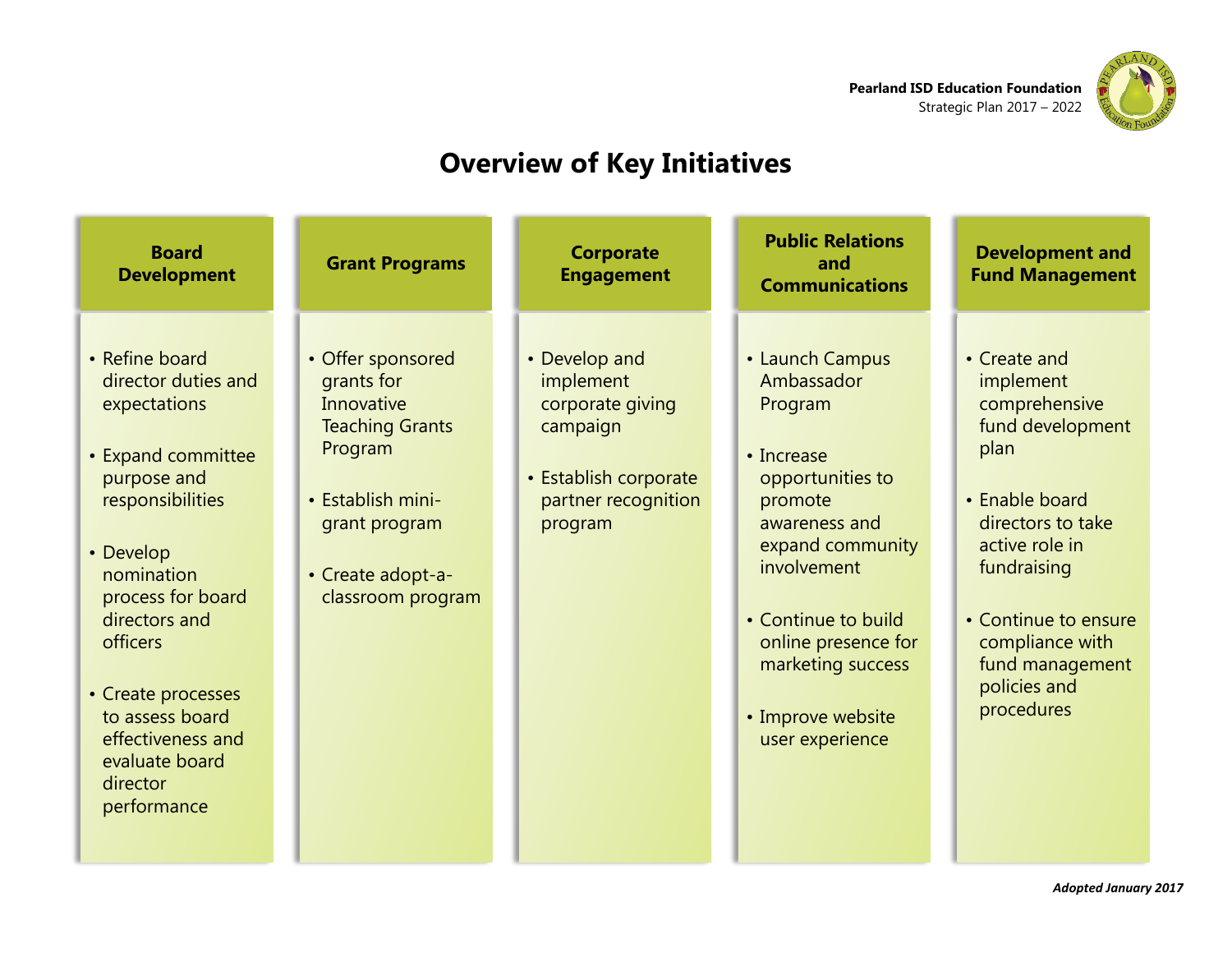



## **Action Plan**

Each of the five strategic goals includes a series of key initiatives with specific action items, recommended timeline, and the person(s) primarily responsible. Quarterly updates shall be provided by Foundation Board of Directors.

| Strategic Goal 1 (Board Development): We will continue to develop and engage a volunteer Board of Directors<br>made up of business, community and educational leaders. |                             |                              |  |
|------------------------------------------------------------------------------------------------------------------------------------------------------------------------|-----------------------------|------------------------------|--|
| <b>Initiatives and Action Items</b>                                                                                                                                    | <b>Recommended Timeline</b> | <b>Responsible Person(s)</b> |  |
| 1.1 Refine board director duties and expectations                                                                                                                      |                             |                              |  |
| Revise expectations of individual board directors to include<br>participation, attendance, and contributions                                                           | Complete by                 | <b>Board Development</b>     |  |
| Reach 100% board financial participation                                                                                                                               | August 2017                 |                              |  |
| 1.2 Expand committee purpose and responsibilities                                                                                                                      |                             |                              |  |
| Redefine purpose and structure of Nominating Committee<br>to include board development, evaluation and accountability                                                  | Complete by<br>August 2017  | <b>Board Development</b>     |  |
| Update bylaws from Nominating to Board Development                                                                                                                     |                             | Legal Affairs                |  |
| 1.3 Develop nomination process for board directors and officers                                                                                                        |                             |                              |  |
| Design assessment tool to evaluate board composition and<br>better determine director needs                                                                            | Complete by June 2018       |                              |  |
| Maintain database of potential board director candidates                                                                                                               | Ongoing                     | <b>Board Development</b>     |  |
| Take lead in re-elections and succession planning                                                                                                                      | Ongoing                     |                              |  |
| Create board orientation process for new board directors                                                                                                               | $2018 - 2019$               |                              |  |
| 1.4 Create processes to assess board effectiveness and evaluate board director performance                                                                             |                             |                              |  |
| Develop assessment tool and timeline for evaluating board<br>effectiveness and individual director performance                                                         | $2018 - 2019$               | <b>Board Development</b>     |  |
| Offer opportunities for training and team building                                                                                                                     | Ongoing                     |                              |  |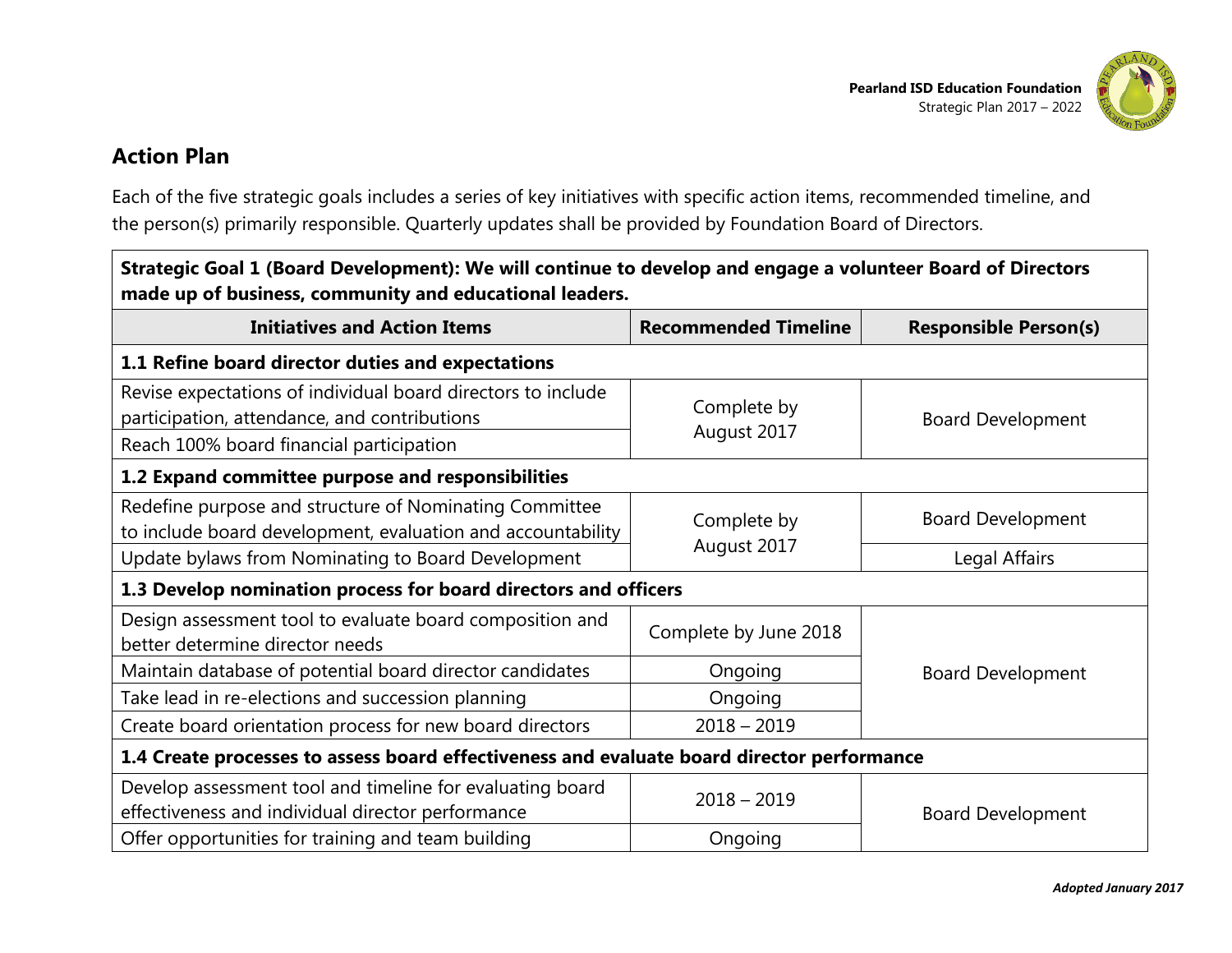



### **Strategic Goal 2 (Grants Program): We will expand opportunities to award funds for educational programs and activities that either have not been funded or have been under-funded by the normal operating budget.**

| <b>Initiatives and Action Items</b>                                                                                                                                                                 | <b>Recommended Timeline</b> | <b>Responsible Person(s)</b>                                                                                       |  |
|-----------------------------------------------------------------------------------------------------------------------------------------------------------------------------------------------------|-----------------------------|--------------------------------------------------------------------------------------------------------------------|--|
| 2.1 Offer sponsored grants for Innovative Teaching Grants Program                                                                                                                                   |                             |                                                                                                                    |  |
| Define grant sponsorship to include purpose, level of<br>funding, project type, etc.<br>Solicit $2 - 3$ donors for initial participation                                                            | <b>Fall 2017</b>            | <b>Fundraising and Development</b>                                                                                 |  |
| Match sponsor with Innovative Teaching Grant Projects,<br>determine special presentation (align with Surprize Patrol)                                                                               | Spring 2018                 | <b>Grants Committee</b>                                                                                            |  |
| 2.2 Establish mini-grant program                                                                                                                                                                    |                             |                                                                                                                    |  |
| Investigate mini-grant programs with purpose to fund<br>projects up to \$500<br>Present recommendations to board for approval with initial<br>goal to award up to \$10,000 during first grant cycle | <b>Fall 2017</b>            | <b>Chief Foundation Officer</b><br>Sr. Asst. Superintendent<br><b>Grants Committee</b><br><b>Finance Committee</b> |  |
| Define program and timeline, develop application and<br>committee review process                                                                                                                    | Spring 2018                 | <b>Grants Committee</b>                                                                                            |  |
| Launch program to Pearland ISD educators through<br>marketing and communications                                                                                                                    | $2018 - 2019$               | <b>Chief Foundation Officer</b><br><b>Exec. Director Communications</b>                                            |  |
| 2.3 Create adopt-a-classroom program                                                                                                                                                                |                             |                                                                                                                    |  |
| Investigate classroom donation programs                                                                                                                                                             | <b>Fall 2018</b>            | <b>Chief Foundation Officer</b>                                                                                    |  |
| Present recommendations to board for approval                                                                                                                                                       |                             | Sr. Asst. Superintendent                                                                                           |  |
| Define program and timeline, develop process<br>Explore options for online donation system                                                                                                          | Spring 2019                 | <b>Grants Committee</b><br>Pearland ISD Technology                                                                 |  |
| Launch program to potential donors and Pearland ISD<br>educators through marketing and communications                                                                                               | <b>Fall 2019</b>            | <b>Chief Foundation Officer</b><br><b>Exec. Director Communications</b>                                            |  |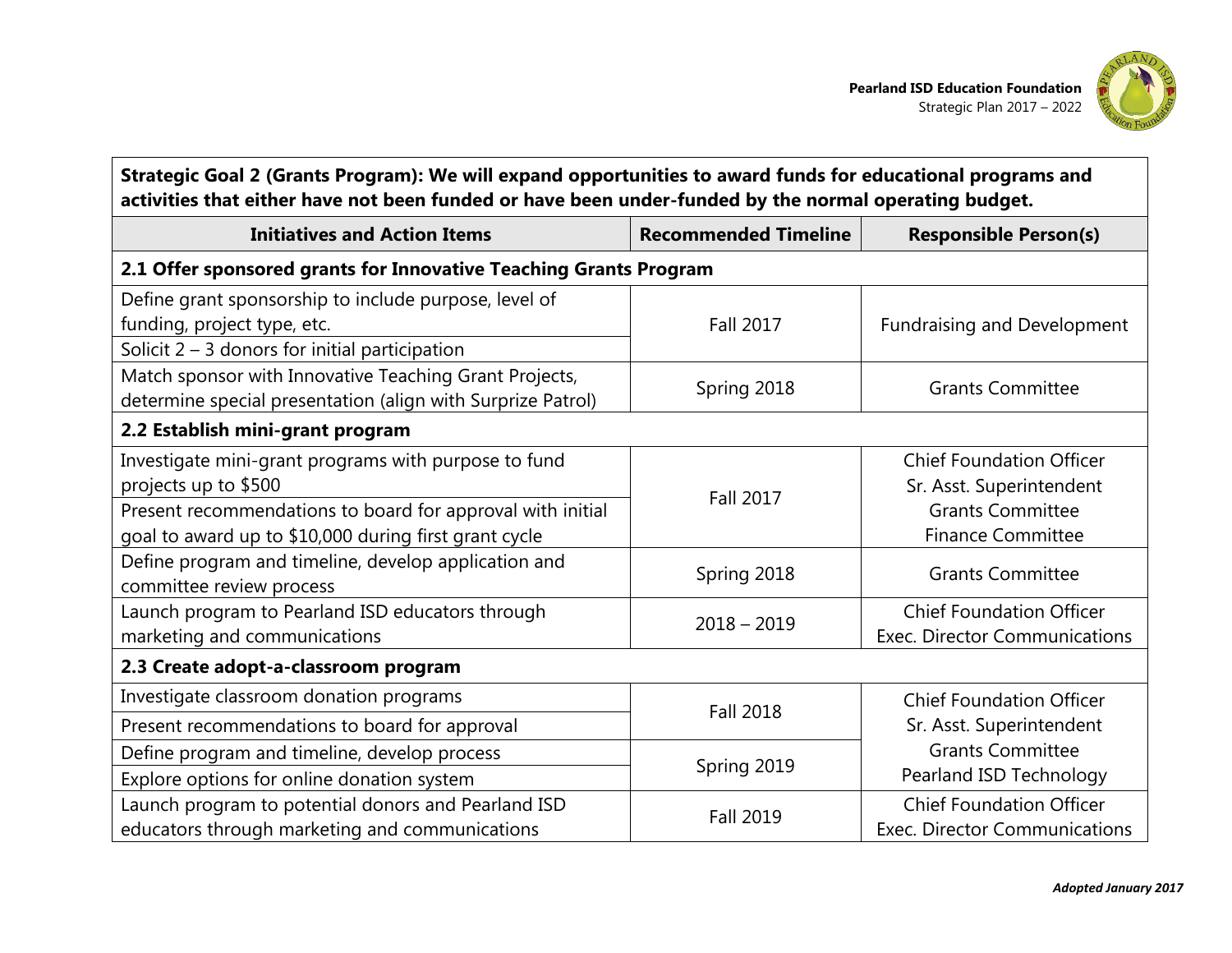



**Strategic Goal 3 (Corporate Engagement): We will work to increase private support for educational activities in Pearland ISD.**

| <b>Initiatives and Action Items</b>                                                                                                                            | <b>Recommended Timeline</b> | <b>Responsible Person(s)</b>       |  |
|----------------------------------------------------------------------------------------------------------------------------------------------------------------|-----------------------------|------------------------------------|--|
| 3.1 Develop and implement corporate giving campaign                                                                                                            |                             |                                    |  |
| Define campaign purpose and timeline with initial goal to<br>raise \$50,000 (suggested giving levels \$10K/7.5K/5K)                                            |                             |                                    |  |
| Create sponsorship packet for distribution<br>(proposed launch date Fall 2018)                                                                                 | $2017 - 2018$               | <b>Fundraising and Development</b> |  |
| Identify target companies (resources include PEDC, Chamber<br>of Commerce, Turner College and Career HS Principal)                                             |                             |                                    |  |
| Maintain a database of potential corporate partners                                                                                                            | Ongoing                     |                                    |  |
| 3.2 Establish corporate partner recognition program                                                                                                            |                             |                                    |  |
| Host initial campaign kick-off event                                                                                                                           | <b>Fall 2018</b>            |                                    |  |
| Host an annual event (breakfast) for donor recognition                                                                                                         | Spring 2019                 |                                    |  |
| Create and follow relationship maintenance plan including<br>face-to-face solicitations with donor prospects and<br>cultivation meetings with sustained donors | Ongoing                     | <b>Fundraising and Development</b> |  |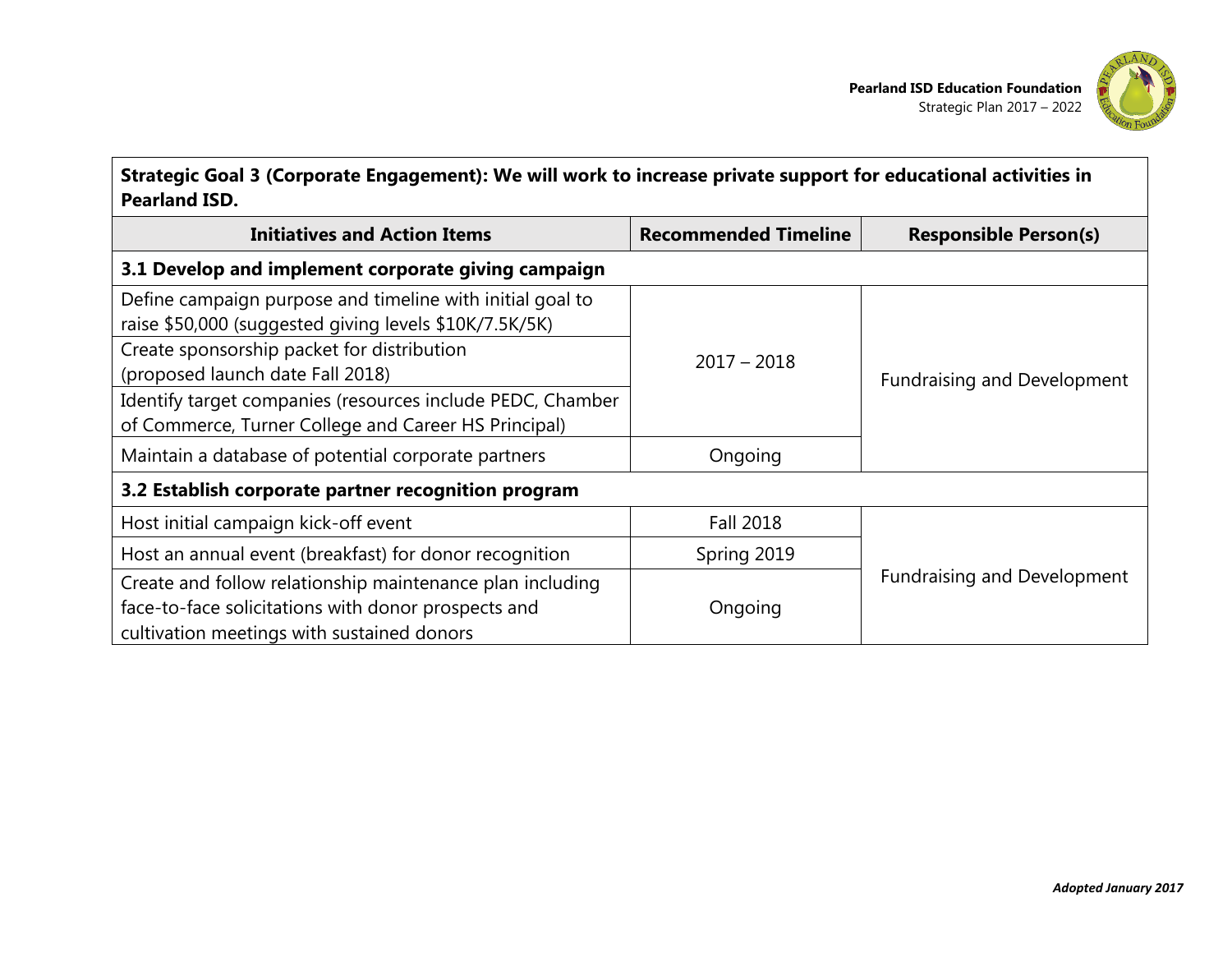



| Strategic Goal 4 (Public Relations and Communications): We will continue to build community awareness for the<br><b>Pearland ISD Education Foundation.</b> |                             |                                                                      |  |
|------------------------------------------------------------------------------------------------------------------------------------------------------------|-----------------------------|----------------------------------------------------------------------|--|
| <b>Initiatives and Action Items</b>                                                                                                                        | <b>Recommended Timeline</b> | <b>Responsible Person(s)</b>                                         |  |
| 4.1 Launch Campus Ambassador Program                                                                                                                       |                             |                                                                      |  |
| Investigate foundations with volunteer program                                                                                                             |                             |                                                                      |  |
| Create program description with clearly defined expectations<br>for volunteer position                                                                     | Spring 2017                 | <b>Chief Foundation Officer</b><br><b>Parent and Staff Relations</b> |  |
| Present to principals; confirm ambassadors                                                                                                                 |                             |                                                                      |  |
| Provide ambassador training and orientation                                                                                                                | August 2018                 |                                                                      |  |
| Manage program throughout the school year                                                                                                                  | Fall 2017 - Spring 2018     |                                                                      |  |
| Host an annual event for volunteer recognition                                                                                                             |                             |                                                                      |  |
| 4.2 Increase opportunities to promote awareness and expand community involvement                                                                           |                             |                                                                      |  |
| Train board directors to speak effectively about the                                                                                                       |                             |                                                                      |  |
| Foundation (suggestions include meeting presentation,                                                                                                      |                             | <b>Chief Foundation Officer</b>                                      |  |
| talking point of the month, potential contest or challenge)                                                                                                | Ongoing                     | <b>Board Development</b>                                             |  |
| Increase board member attendance as brand ambassadors                                                                                                      |                             | <b>Board of Directors</b>                                            |  |
| at community events and district activities                                                                                                                |                             |                                                                      |  |
| Submit at least one press release per month to district                                                                                                    | Ongoing                     | <b>Chief Foundation Officer</b>                                      |  |
| communications and local media contact                                                                                                                     |                             |                                                                      |  |
| Create plan to submit relevant foundation information in                                                                                                   | Summer 2018                 | <b>Chief Foundation Officer</b>                                      |  |
| campus newsletters                                                                                                                                         |                             |                                                                      |  |
| Convene PTA Presidents for annual meeting to discuss                                                                                                       |                             |                                                                      |  |
| campus and opportunities for collaboration                                                                                                                 | $2017 - 2018$               | <b>Parent and Staff Relations</b>                                    |  |
| <b>Present to Retired Teachers Association</b>                                                                                                             |                             |                                                                      |  |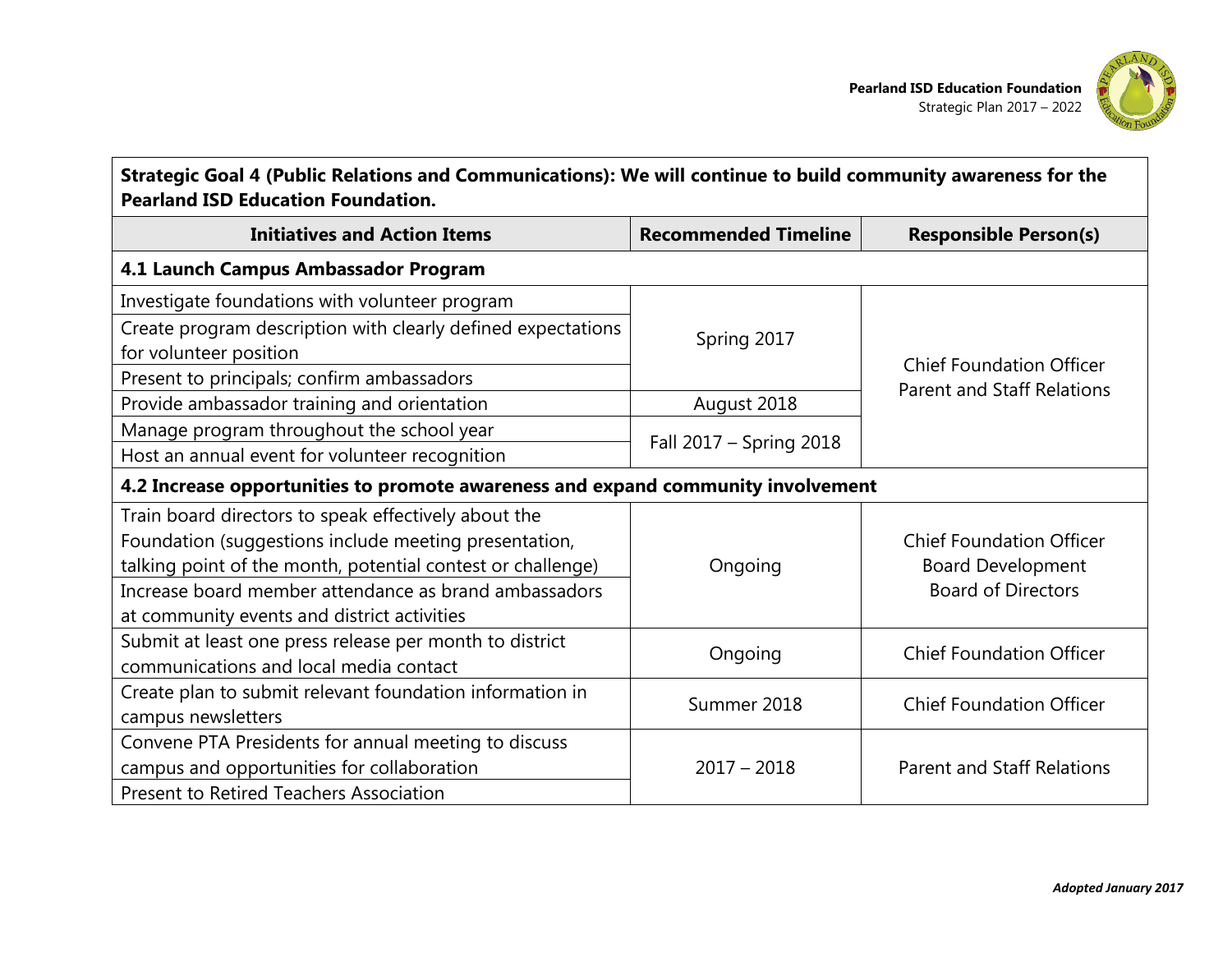

| <b>Strategic Goal 4 (Public Relations and Communications) Continued</b>                                  |                             |                                                                  |  |
|----------------------------------------------------------------------------------------------------------|-----------------------------|------------------------------------------------------------------|--|
| <b>Initiatives and Action Items</b>                                                                      | <b>Recommended Timeline</b> | <b>Responsible Person(s)</b>                                     |  |
| Create and implement a plan for outreach to all households<br>in district area (parents and non-parents) | $2018 - 2019$               | <b>Parent and Staff Relations</b>                                |  |
| Create and implement a plan to outreach to alumni                                                        | $2017 - 2018$               | Alumni Relations                                                 |  |
| 4.3 Continue to build online presence for marketing success                                              |                             |                                                                  |  |
| Create a social media and e-Newsletter calendar                                                          | Summer 2017                 | <b>Chief Foundation Officer</b><br>Exec. Director Communications |  |
| Expand to other social media outlets (twitter, Instagram)                                                |                             |                                                                  |  |
| Continue to share relevant information on Facebook page                                                  |                             |                                                                  |  |
| Increase number of Facebook likes by 10% each year<br>$(1,463$ as of January 2017)                       | Ongoing                     |                                                                  |  |
| Distribute e-Newsletter each month                                                                       |                             |                                                                  |  |
| Increase e-Newsletter distribution list by 10% each year<br>(570 as of January 2017)                     | Ongoing                     |                                                                  |  |
| 4.4 Improve website user experience                                                                      |                             |                                                                  |  |
| Improve ease of giving online (donate in 3 clicks or less)                                               |                             | <b>Chief Foundation Officer</b>                                  |  |
| Update foundation website monthly and after events                                                       | Ongoing                     | Exec. Director Communications<br>Pearland ISD Technology         |  |